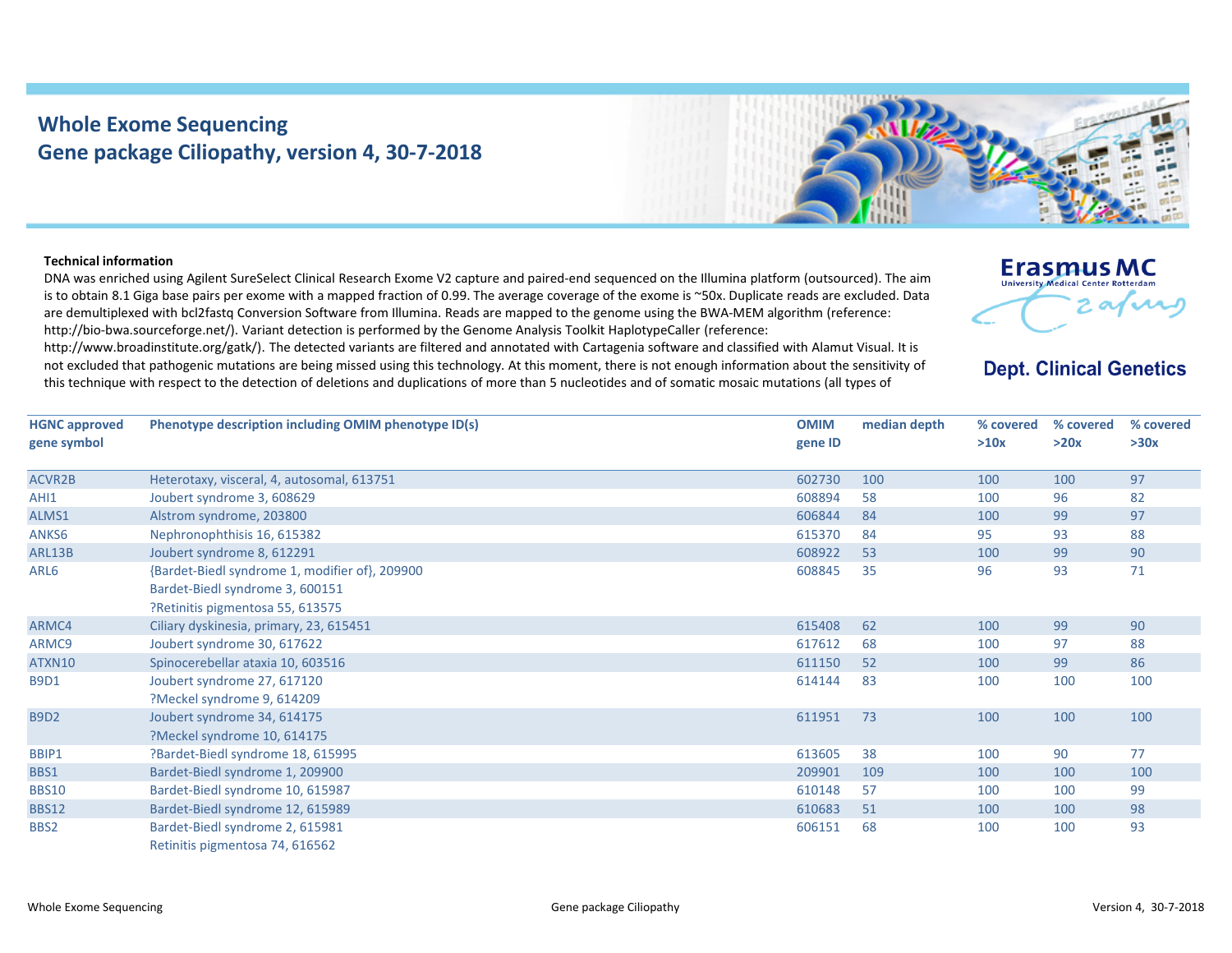| <b>HGNC approved</b>                       | Phenotype description including OMIM phenotype ID(s)                | <b>OMIM</b> | median depth | % covered | % covered | % covered |
|--------------------------------------------|---------------------------------------------------------------------|-------------|--------------|-----------|-----------|-----------|
| gene symbol                                |                                                                     | gene ID     |              | >10x      | >20x      | >30x      |
|                                            |                                                                     |             |              |           |           |           |
| BBS4                                       | Bardet-Biedl syndrome 4, 615982                                     | 600374      | 68           | 100       | 99        | 91        |
| BBS5                                       | Bardet-Biedl syndrome 5, 615983                                     | 603650      | 57           | 100       | 97        | 83        |
| BBS7                                       | Bardet-Biedl syndrome 7, 615984                                     | 607590      | 56           | 100       | 99        | 92        |
| BBS9                                       | Bardet-Biedl syndrome 9, 615986                                     | 607968      | 49           | 96        | 93        | 85        |
| C <sub>2</sub> C <sub>D</sub> <sub>3</sub> | ?Orofaciodigital syndrome XIV, 615948                               | 615944      | 67           | 100       | 100       | 96        |
| CC2D2A                                     | COACH syndrome, 216360                                              | 612013      | 56           | 100       | 99        | 90        |
|                                            | Joubert syndrome 9, 612285                                          |             |              |           |           |           |
|                                            | Meckel syndrome 6, 612284                                           |             |              |           |           |           |
| <b>CCDC103</b>                             | Ciliary dyskinesia, primary, 17, 614679                             | 614677      | 77           | 100       | 100       | 98        |
| <b>CCDC114</b>                             | Ciliary dyskinesia, primary, 20, 615067                             | 615038      | 120          | 100       | 100       | 100       |
| <b>CCDC151</b>                             | Ciliary dyskinesia, primary, 30, 616037                             | 615956      | 95           | 100       | 100       | 99        |
| CCDC28B                                    | {Bardet-Biedl syndrome 1, modifier of}, 209900                      | 610162      | 75           | 100       | 100       | 97        |
| CCDC39                                     | Ciliary dyskinesia, primary, 14, 613807                             | 613798      | 68           | 100       | 98        | 91        |
| CCDC40                                     | Ciliary dyskinesia, primary, 15, 613808                             | 613799      | 90           | 100       | 100       | 99        |
| CCDC65                                     | Ciliary dyskinesia, primary, 27, 615504                             | 611088      | 48           | 100       | 99        | 87        |
| <b>CCNO</b>                                | Ciliary dyskinesia, primary, 29, 615872                             | 607752      | 116          | 100       | 100       | 100       |
| <b>CENPF</b>                               | Stromme syndrome, 243605                                            | 600236      | 60           | 100       | 99        | 90        |
| <b>CEP104</b>                              | Joubert syndrome 25, 616781                                         | 616690      | 64           | 100       | 97        | 88        |
| <b>CEP120</b>                              | Joubert syndrome 31, 617761                                         | 613446      | 63           | 100       | 99        | 92        |
|                                            | Short-rib thoracic dysplasia 13 with or without polydactyly, 616300 |             |              |           |           |           |
| <b>CEP164</b>                              | Nephronophthisis 15, 614845                                         | 614848      | 85           | 100       | 100       | 96        |
| <b>CEP290</b>                              | Pardet-Biedl syndrome 14, 615991                                    | 610142      | 59           | 100       | 96        | 81        |
|                                            | Joubert syndrome 5, 610188                                          |             |              |           |           |           |
|                                            | Leber congenital amaurosis 10, 611755                               |             |              |           |           |           |
|                                            | Meckel syndrome 4, 611134                                           |             |              |           |           |           |
|                                            | Senior-Loken syndrome 6, 610189                                     |             |              |           |           |           |
| <b>CEP41</b>                               | Joubert syndrome 15, 614464                                         | 610523      | 61           | 100       | 99        | 92        |
| <b>CEP83</b>                               | Nephronophthisis 18, 615862                                         | 615847      | 50           | 100       | 92        | 73        |
| <b>CFAP298</b>                             | Ciliary dyskinesia, primary, 26, 615500                             | 615494      | 63           | 100       | 99        | 93        |
| <b>CPLANE1</b>                             | Joubert syndrome 17, 614615                                         | 614571      | 59           | 100       | 98        | 90        |
|                                            | Orofaciodigital syndrome VI, 277170                                 |             |              |           |           |           |
| CSPP1                                      | Joubert syndrome 21, 615636                                         | 611654      | 73           | 100       | 99        | 93        |
| DCDC2                                      | ?Deafness, autosomal recessive 66, 610212                           | 605755      | 86           | 100       | 99        | 93        |
|                                            | Nephronophthisis 19, 616217                                         |             |              |           |           |           |
|                                            | Sclerosing cholangitis, neonatal, 617394                            |             |              |           |           |           |
| <b>DDX59</b>                               | Orofaciodigital syndrome V, 174300                                  | 615464      | 53           | 100       | 97        | 88        |
| DNAAF1                                     | Ciliary dyskinesia, primary, 13, 613193                             | 613190      | 117          | 100       | 100       | 97        |
| DNAAF <sub>2</sub>                         | Ciliary dyskinesia, primary, 10, 612518                             | 612517      | 117          | 100       | 100       | 99        |
| DNAAF3                                     | Ciliary dyskinesia, primary, 2, 606763                              | 614566      | 92           | 100       | 100       | 99        |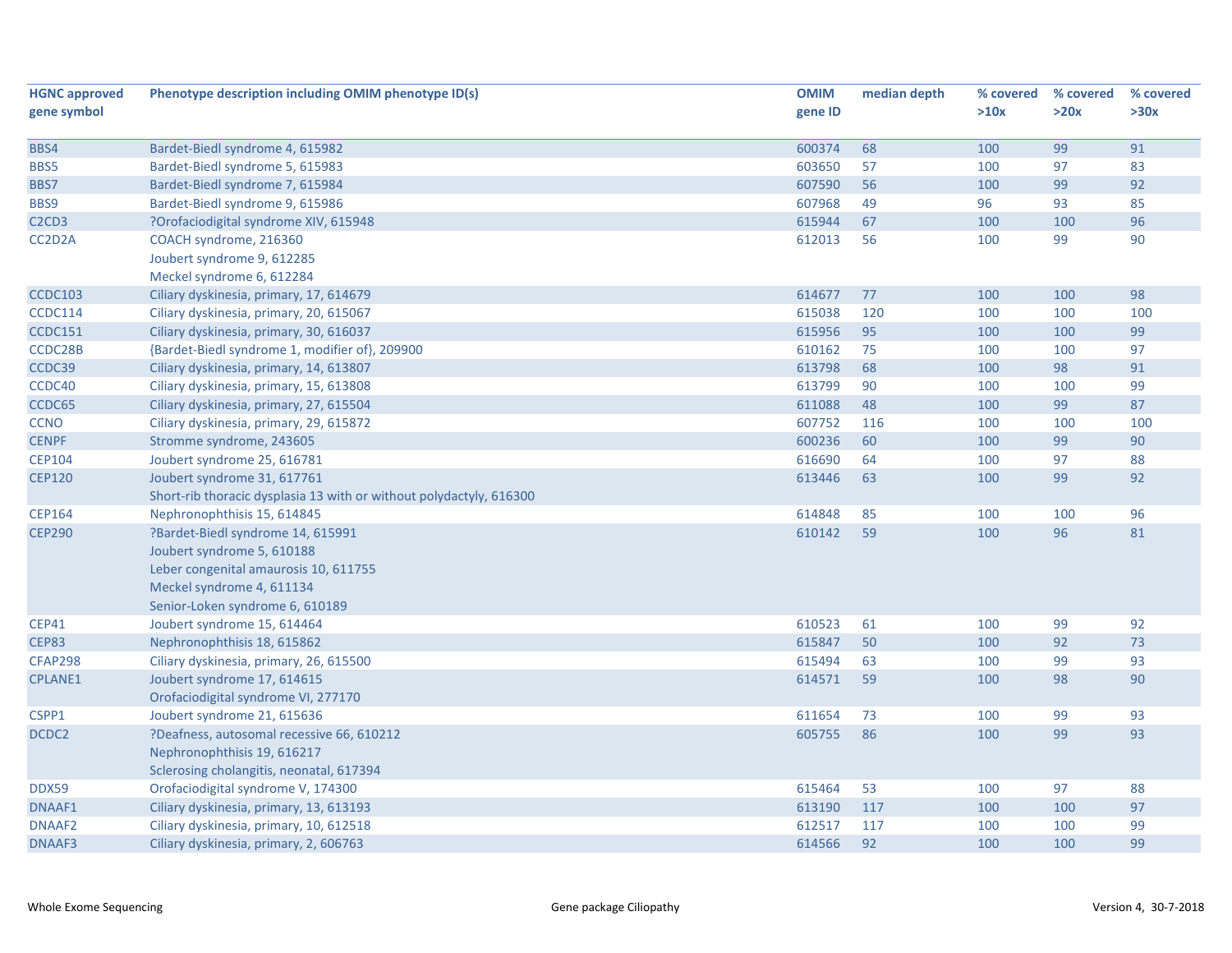| <b>HGNC approved</b> | Phenotype description including OMIM phenotype ID(s)                   | <b>OMIM</b> | median depth     | % covered | % covered | % covered |
|----------------------|------------------------------------------------------------------------|-------------|------------------|-----------|-----------|-----------|
| gene symbol          |                                                                        | gene ID     |                  | >10x      | >20x      | >30x      |
|                      |                                                                        |             |                  |           |           |           |
| DNAAF4               | Ciliary dyskinesia, primary, 25, 615482                                | 608706      | No coverage data |           |           |           |
|                      | {Dyslexia, susceptibility to, 1}, 127700                               |             |                  |           |           |           |
| DNAAF5               | Ciliary dyskinesia, primary, 18, 614874                                | 614864      | 99               | 97        | 89        | 79        |
| DNAH1                | ?Ciliary dyskinesia, primary, 37, 617577                               | 603332      | 116              | 100       | 100       | 100       |
|                      | Spermatogenic failure 18, 617576                                       |             |                  |           |           |           |
| DNAH11               | Ciliary dyskinesia, primary, 7, with or without situs inversus, 611884 | 603339      | 63               | 100       | 99        | 92        |
| DNAH17               | No OMIM phenotype                                                      | 610063      | 87               | 100       | 99        | 95        |
| DNAH <sub>5</sub>    | Ciliary dyskinesia, primary, 3, with or without situs inversus, 608644 | 603335      | 63               | 100       | 99        | 91        |
| DNAI1                | Ciliary dyskinesia, primary, 1, with or without situs inversus, 244400 | 604366      | 82               | 100       | 98        | 96        |
| DNAI2                | Ciliary dyskinesia, primary, 9, with or without situs inversus, 612444 | 605483      | 119              | 100       | 100       | 99        |
| DNAJB13              | Ciliary dyskinesia, primary, 34, 617091                                | 610263      | 73               | 100       | 100       | 97        |
| DNAL1                | Ciliary dyskinesia, primary, 16, 614017                                | 610062      | 67               | 100       | 100       | 89        |
| DNHD1                | No OMIM phenotype                                                      | 617277      | 105              | 100       | 100       | 99        |
| DRC1                 | Ciliary dyskinesia, primary, 21, 615294                                | 615288      | 71               | 100       | 100       | 96        |
| DYNC2H1              | Short-rib thoracic dysplasia 3 with or without polydactyly, 613091     | 603297      | 61               | 100       | 97        | 84        |
| <b>EVC</b>           | Ellis-van Creveld syndrome, 225500                                     | 604831      | 92               | 96        | 95        | 93        |
|                      | ?Weyers acrofacial dysostosis, 193530                                  |             |                  |           |           |           |
| EVC <sub>2</sub>     | Ellis-van Creveld syndrome, 225500                                     | 607261      | 80               | 100       | 99        | 94        |
|                      | Weyers acrofacial dysostosis, 193530                                   |             |                  |           |           |           |
| EXOC <sub>8</sub>    | No OMIM phenotype                                                      | 615283      | 109              | 100       | 100       | 100       |
| <b>FLNC</b>          | Cardiomyopathy, familial hypertrophic, 26                              | 102565      | 124              | 100       | 100       | 99        |
|                      | Cardiomyopathy, familial restrictive 5, 617047                         |             |                  |           |           |           |
|                      | Myopathy, distal, 4, 614065                                            |             |                  |           |           |           |
|                      | Myopathy, myofibrillar, 5, 609524                                      |             |                  |           |           |           |
| FOXH1                | No OMIM phenotype                                                      | 603621      | 83               | 100       | 100       | 100       |
| <b>FUZ</b>           | Neural tube defects, 182940                                            | 610622      | 94               | 100       | 100       | 100       |
| GAS8                 | Ciliary dyskinesia, primary, 33, 616726                                | 605178      | 73               | 99        | 96        | 90        |
| GDF1                 | Congenital heart defects, multiple types, 6, 613854                    | 602880      | 68               | 100       | 93        | 81        |
|                      | Right atrial isomerism (Ivemark), 208530                               |             |                  |           |           |           |
| GLIS2                | Nephronophthisis 7, 611498                                             | 608539      | 106              | 100       | 100       | 100       |
| <b>HYDIN</b>         | Ciliary dyskinesia, primary, 5, 608647                                 | 610812      | 58               | 100       | 95        | 82        |
| HYLS1                | Hydrolethalus syndrome, 236680                                         | 610693      | 61               | 100       | 100       | 100       |
| <b>IFT122</b>        | Cranioectodermal dysplasia 1, 218330                                   | 606045      | 108              | 100       | 100       | 98        |
| <b>IFT140</b>        | Retinitis pigmentosa 80, 617781                                        | 614620      | 110              | 100       | 99        | 97        |
|                      | Short-rib thoracic dysplasia 9 with or without polydactyly, 266920     |             |                  |           |           |           |
| <b>IFT172</b>        | Retinitis pigmentosa 71, 616394                                        | 607386      | 65               | 100       | 99        | 92        |
|                      | Short-rib thoracic dysplasia 10 with or without polydactyly, 615630    |             |                  |           |           |           |
| IFT27                | ?Bardet-Biedl syndrome 19, 615996                                      | 615870      | 75               | 100       | 100       | 99        |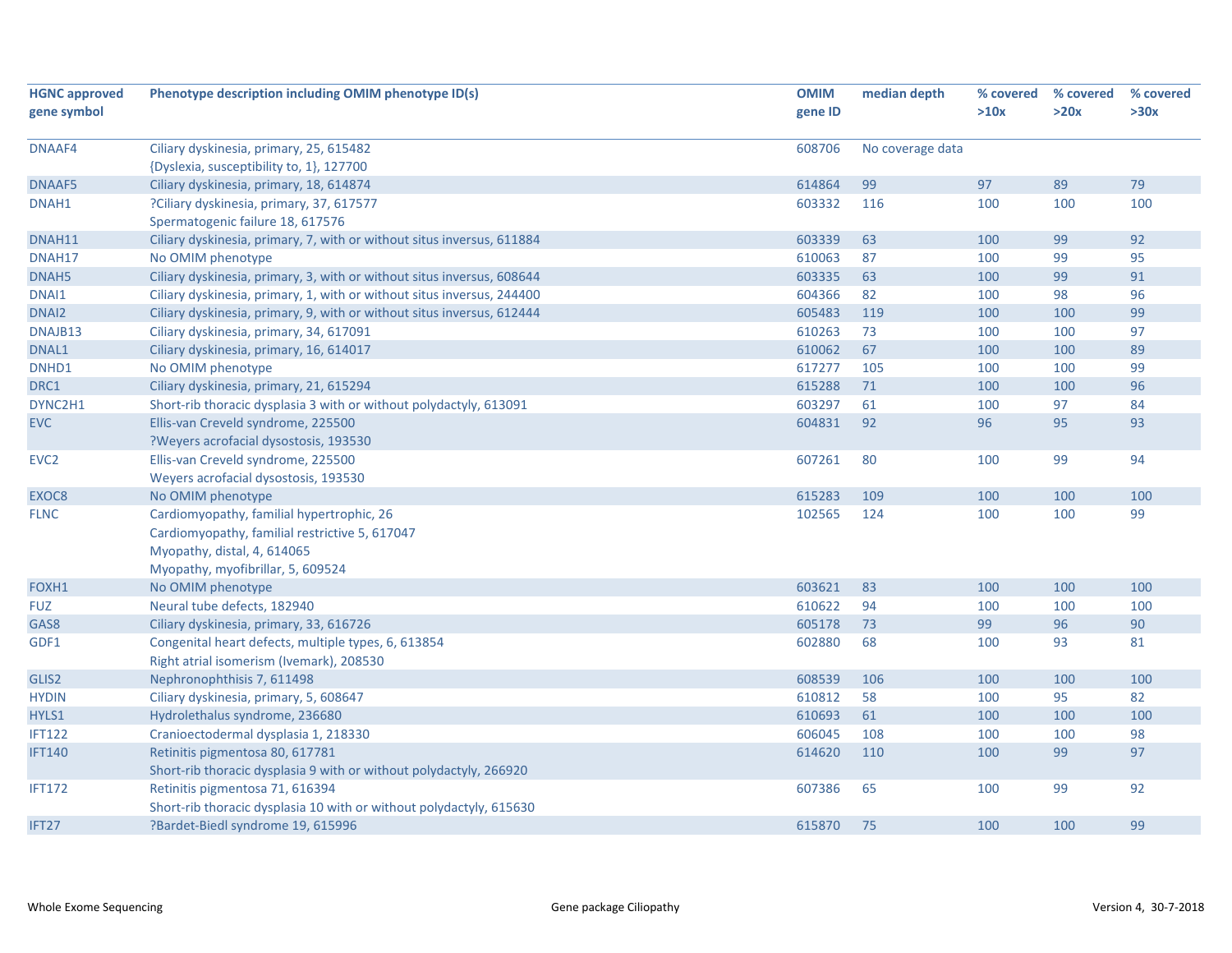| <b>HGNC approved</b> | Phenotype description including OMIM phenotype ID(s)                           | <b>OMIM</b> | median depth | % covered | % covered | % covered |
|----------------------|--------------------------------------------------------------------------------|-------------|--------------|-----------|-----------|-----------|
| gene symbol          |                                                                                | gene ID     |              | >10x      | >20x      | >30x      |
|                      |                                                                                |             |              |           |           |           |
| IFT43                | ?Cranioectodermal dysplasia 3, 614099                                          | 614068      | 70           | 100       | 100       | 98        |
|                      | ?Retinitis pigmentosa 81, 617871                                               |             |              |           |           |           |
|                      | Short-rib thoracic dysplasia 18 with polydactyly, 617866                       |             |              |           |           |           |
| IFT52                | Short-rib thoracic dysplasia 16 with or without polydactyly, 617102            | 617094      | 42           | 100       | 98        | 82        |
| IFT80                | Short-rib thoracic dysplasia 2 with or without polydactyly, 611263             | 611177      | 55           | 100       | 96        | 80        |
| <b>INPP5E</b>        | Joubert syndrome 1, 213300                                                     | 613037      | 115          | 100       | 100       | 98        |
|                      | Mental retardation, truncal obesity, retinal dystrophy, and micropenis, 610156 |             |              |           |           |           |
| <b>INTU</b>          | ?Orofaciodigital syndrome XVII, 617926                                         | 610621      | 49           | 100       | 97        | 85        |
|                      | ?Short-rib throacic dysplasia 20 with polydactyly, 617925                      |             |              |           |           |           |
| <b>INVS</b>          | Nephronophthisis 2, infantile, 602088                                          | 243305      | 74           | 100       | 99        | 94        |
| IQCB1                | Senior-Loken syndrome 5, 609254                                                | 609237      | 48           | 100       | 92        | 74        |
| KCTD3                | No OMIM phenotype                                                              | 613272      | 52           | 100       | 99        | 93        |
| <b>KIAA0556</b>      | Joubert syndrome 26, 616784                                                    | 616650      | 86           | 100       | 99        | 96        |
| <b>KIAA0586</b>      | Joubert syndrome 23, 616490                                                    | 610178      | 62           | 100       | 97        | 91        |
|                      | Short-rib thoracic dysplasia 14 with polydactyly, 616546                       |             |              |           |           |           |
| <b>KIAA0753</b>      | ?Orofaciodigital syndrome XV, 617127                                           | 617112      | 45           | 100       | 96        | 83        |
| <b>KIF14</b>         | ?Meckel syndrome 12, 616258                                                    | 611279      | 63           | 100       | 97        | 87        |
|                      | Microcephaly 20, primary, autosomal recessive, 617914                          |             |              |           |           |           |
| KIF7                 | Acrocallosal syndrome, 200990                                                  | 611254      | 104          | 99        | 96        | 93        |
|                      | ?Al-Gazali-Bakalinova syndrome, 607131                                         |             |              |           |           |           |
|                      | ?Hydrolethalus syndrome 2, 614120                                              |             |              |           |           |           |
|                      | Joubert syndrome 12, 200990                                                    |             |              |           |           |           |
| LCA5                 | Leber congenital amaurosis 5, 604537                                           | 611408      | 63           | 100       | 100       | 97        |
| LEFTY2               | No OMIM phenotype                                                              | 601877      | 138          | 100       | 100       | 100       |
| LRRC6                | Ciliary dyskinesia, primary, 19, 614935                                        | 614930      | 68           | 100       | 98        | 88        |
| LZTFL1               | Bardet-Biedl syndrome 17, 615994                                               | 606568      | 66           | 100       | 100       | 89        |
| MAPKBP1              | Nephronophthisis 20, 617271                                                    | 616786      | 95           | 100       | 100       | 98        |
| <b>MKKS</b>          | Bardet-Biedl syndrome 6, 605231                                                | 604896      | 67           | 100       | 100       | 98        |
|                      | McKusick-Kaufman syndrome, 236700                                              |             |              |           |           |           |
| MKS1                 | Bardet-Biedl syndrome 13, 615990                                               | 609883      | 112          | 100       | 100       | 98        |
|                      | Joubert syndrome 28, 617121                                                    |             |              |           |           |           |
|                      | Meckel syndrome 1, 249000                                                      |             |              |           |           |           |
| NEK1                 | {Amyotrophic lateral sclerosis, susceptibility to, 24}, 617892                 | 604588      | 50           | 100       | 97        | 81        |
|                      | Short-rib thoracic dysplasia 6 with or without polydactyly, 263520             |             |              |           |           |           |
| NEK8                 | ?Nephronophthisis 9, 613824                                                    | 609799      | 122          | 100       | 100       | 100       |
|                      | Renal-hepatic-pancreatic dysplasia 2, 615415                                   |             |              |           |           |           |
| NME8                 | Ciliary dyskinesia, primary, 6, 610852                                         | 607421      | 57           | 100       | 98        | 88        |
|                      |                                                                                |             | 116          |           |           |           |
| <b>NODAL</b>         | Heterotaxy, visceral, 5, 270100                                                | 601265      |              | 100       | 100       | 100       |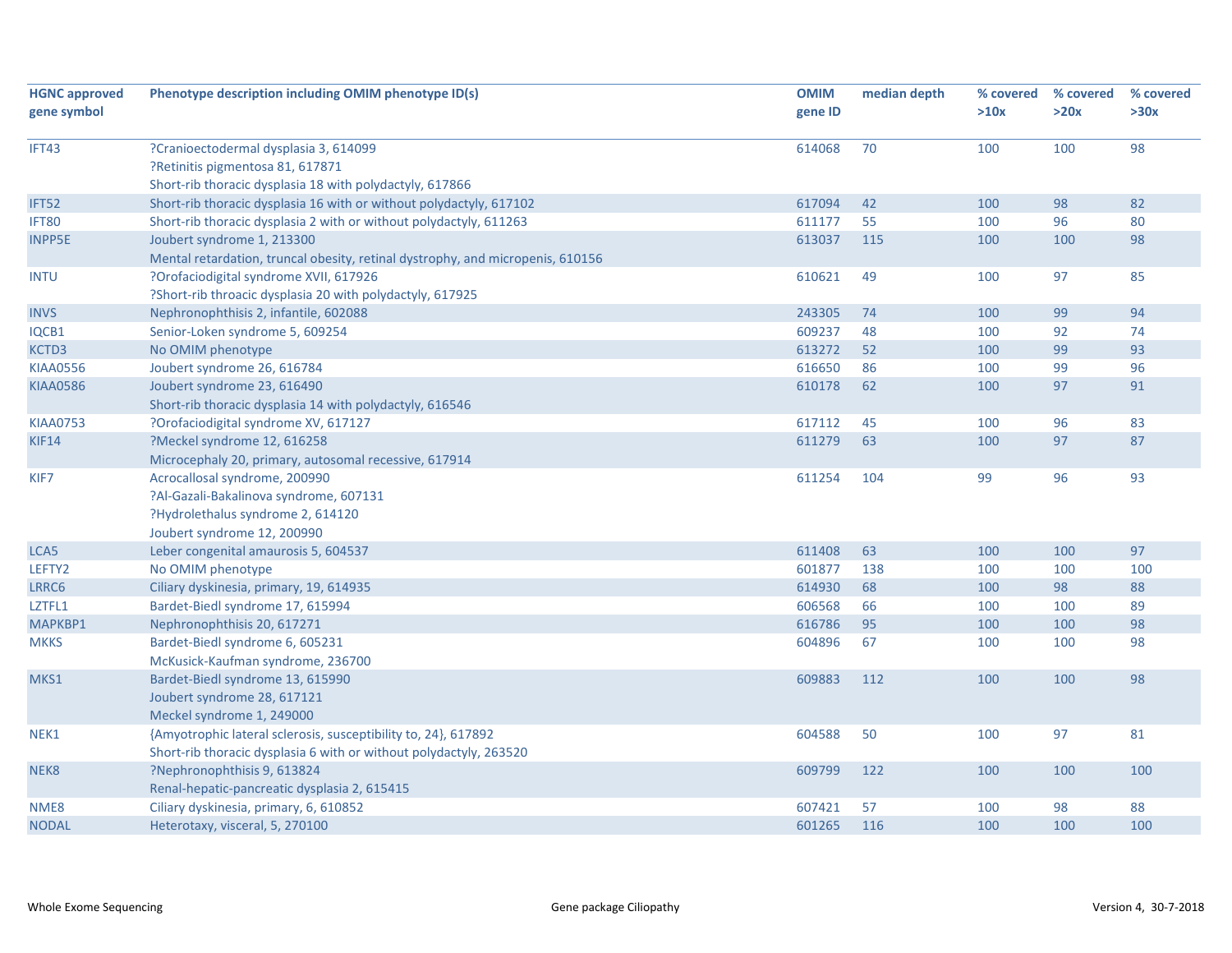| <b>HGNC approved</b> | Phenotype description including OMIM phenotype ID(s)                          | <b>OMIM</b> | median depth | % covered | % covered | % covered |
|----------------------|-------------------------------------------------------------------------------|-------------|--------------|-----------|-----------|-----------|
| gene symbol          |                                                                               | gene ID     |              | >10x      | >20x      | >30x      |
|                      |                                                                               |             |              |           |           |           |
| NPHP1                | Joubert syndrome 4, 609583                                                    | 607100      | 50           | 100       | 96        | 82        |
|                      | Nephronophthisis 1, juvenile, 256100                                          |             |              |           |           |           |
|                      | Senior-Loken syndrome-1, 266900                                               |             |              |           |           |           |
| NPHP3                | Meckel syndrome 7, 267010                                                     | 608002      | 57           | 100       | 98        | 88        |
|                      | Nephronophthisis 3, 604387                                                    |             |              |           |           |           |
|                      | Renal-hepatic-pancreatic dysplasia 1, 208540                                  |             |              |           |           |           |
| NPHP4                | Nephronophthisis 4, 606966                                                    | 607215      | 105          | 100       | 100       | 99        |
|                      | Senior-Loken syndrome 4, 606996                                               |             |              |           |           |           |
| <b>OCRL</b>          | Dent disease 2, 300555                                                        | 300535      | 35           | 100       | 91        | 67        |
|                      | Lowe syndrome, 309000                                                         |             |              |           |           |           |
| OFD1                 | Joubert syndrome 10, 300804                                                   | 300170      | 37           | 100       | 89        | 63        |
|                      | Orofaciodigital syndrome I, 311200                                            |             |              |           |           |           |
|                      | ?Retinitis pigmentosa 23, 300424                                              |             |              |           |           |           |
|                      | Simpson-Golabi-Behmel syndrome, type 2, 300209                                |             |              |           |           |           |
| PDE6D                | ?Joubert syndrome 22, 615665                                                  | 602676      | 74           | 100       | 100       | 100       |
| PIBF1                | Joubert syndrome 33, 617767                                                   | 607532      | 38           | 100       | 91        | 65        |
| PIH1D3               | Ciliary dyskinesia, primary, 36, X-linked, 300991                             | 300933      | 34           | 100       | 87        | 60        |
| PKD1                 | Polycystic kidney disease 1, 173900                                           | 601313      | 101          | 97        | 96        | 94        |
| PKD <sub>2</sub>     | Polycystic kidney disease 2, 613095                                           | 173910      | 55           | 100       | 97        | 82        |
| PKHD1                | Polycystic kidney disease 4, with or without hepatic disease, 263200          | 606702      | 70           | 100       | 99        | 95        |
| POC1A                | Short stature, onychodysplasia, facial dysmorphism, and hypotrichosis, 614813 | 614783      | 78           | 100       | 100       | 100       |
| RPGRIP1              | Cone-rod dystrophy 13, 608194                                                 | 605446      | 76           | 100       | 99        | 93        |
|                      | Leber congenital amaurosis 6, 613826                                          |             |              |           |           |           |
| RPGRIP1L             | COACH syndrome, 216360                                                        | 610937      | 52           | 98        | 94        | 81        |
|                      | Joubert syndrome 7, 611560                                                    |             |              |           |           |           |
|                      | Meckel syndrome 5, 611561                                                     |             |              |           |           |           |
| RSPH1                | Ciliary dyskinesia, primary, 24, 615481                                       | 609314      | 65           | 100       | 99        | 90        |
| RSPH3                | Ciliary dyskinesia, primary, 32, 616481                                       | 615876      | 85           | 100       | 98        | 93        |
| RSPH4A               | Ciliary dyskinesia, primary, 11, 612649                                       | 612647      | 90           | 100       | 100       | 99        |
| RSPH9                | Ciliary dyskinesia, primary, 12, 612650                                       | 612648      | 121          | 100       | 100       | 100       |
| SCLT1                | No OMIM phenotype                                                             | 611399      | 44           | 100       | 95        | 77        |
| SDCCAG8              | Bardet-Biedl syndrome 16, 615993                                              | 613524      | 78           | 100       | 99        | 90        |
|                      | Senior-Loken syndrome 7, 613615                                               |             |              |           |           |           |
| SPAG1                | Ciliary dyskinesia, primary, 28, 615505                                       | 603395      | 58           | 100       | 97        | 86        |
| SPATA7               | Leber congenital amaurosis 3, 604232                                          | 609868      | 55           | 100       | 98        | 90        |
|                      | Retinitis pigmentosa, juvenile, autosomal recessive, 604232                   |             |              |           |           |           |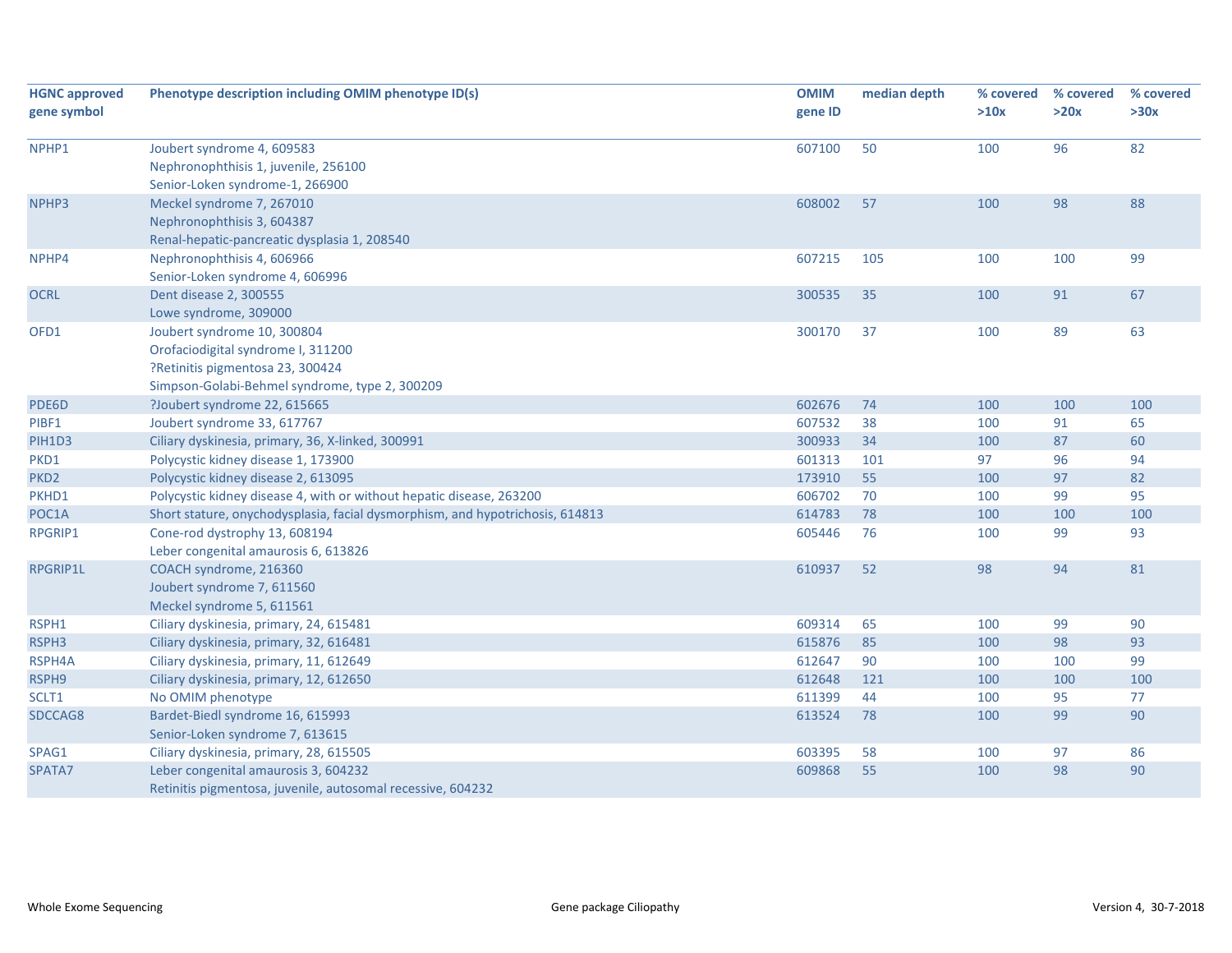| <b>HGNC approved</b> | Phenotype description including OMIM phenotype ID(s)               | <b>OMIM</b> | median depth | % covered | % covered | % covered |
|----------------------|--------------------------------------------------------------------|-------------|--------------|-----------|-----------|-----------|
| gene symbol          |                                                                    | gene ID     |              | >10x      | >20x      | >30x      |
|                      |                                                                    |             |              |           |           |           |
| <b>SUFU</b>          | Basal cell nevus syndrome, 109400                                  | 607035      | 90           | 100       | 100       | 100       |
|                      | Joubert syndrome 32, 617757                                        |             |              |           |           |           |
|                      | Medulloblastoma, desmoplastic, 155255                              |             |              |           |           |           |
|                      | {Meningioma, familial, susceptibility to}, 607174                  |             |              |           |           |           |
| <b>TBC1D32</b>       | No OMIM phenotype                                                  | 615867      | 54           | 100       | 97        | 83        |
| TCTN1                | Joubert syndrome 13, 614173                                        | 609863      | 87           | 100       | 100       | 94        |
| TCTN <sub>2</sub>    | Joubert syndrome 24, 616654                                        | 613846      | 73           | 100       | 100       | 94        |
|                      | ?Meckel syndrome 8, 613885                                         |             |              |           |           |           |
| TCTN3                | Joubert syndrome 18, 614815                                        | 613847      | 59           | 100       | 100       | 94        |
|                      | Orofaciodigital syndrome IV, 258860                                |             |              |           |           |           |
| <b>TMEM107</b>       | ?Joubert syndrome 29, 617562                                       | 616183      | 83           | 100       | 99        | 91        |
|                      | Meckel syndrome 13, 617562                                         |             |              |           |           |           |
|                      | Orofaciodigital syndrome XVI, 617563                               |             |              |           |           |           |
| <b>TMEM138</b>       | Joubert syndrome 16, 614465                                        | 614459      | 46           | 100       | 100       | 95        |
| <b>TMEM216</b>       | Joubert syndrome 2, 608091                                         | 613277      | 89           | 100       | 100       | 89        |
|                      | Meckel syndrome 2, 603194                                          |             |              |           |           |           |
| <b>TMEM231</b>       | Joubert syndrome 20, 614970                                        | 614949      | 101          | 100       | 100       | 99        |
|                      | Meckel syndrome 11, 615397                                         |             |              |           |           |           |
| <b>TMEM237</b>       | Joubert syndrome 14, 614424                                        | 614423      | 48           | 100       | 96        | 83        |
| TMEM67               | {Bardet-Biedl syndrome 14, modifier of}, 615991                    | 609884      | 68           | 100       | 99        | 87        |
|                      | COACH syndrome, 216360                                             |             |              |           |           |           |
|                      | Joubert syndrome 6, 610688                                         |             |              |           |           |           |
|                      | Meckel syndrome 3, 607361                                          |             |              |           |           |           |
|                      | Nephronophthisis 11, 613550                                        |             |              |           |           |           |
| TRAF3IP1             | Senior-Loken syndrome 9, 616629                                    | 607380      | 48           | 100       | 94        | 77        |
| TRIM32               | ?Bardet-Biedl syndrome 11, 615988                                  | 602290      | 96           | 100       | 100       | 100       |
|                      | Muscular dystrophy, limb-girdle, type 2H, 254110                   |             |              |           |           |           |
| TTBK2                | Spinocerebellar ataxia 11, 604432                                  | 611695      | 63           | 100       | 100       | 97        |
| TTC21B               | Nephronophthisis 12, 613820                                        | 612014      | 63           | 100       | 98        | 89        |
|                      | Short-rib thoracic dysplasia 4 with or without polydactyly, 613819 |             |              |           |           |           |
| TTC <sub>26</sub>    | No OMIM phenotype                                                  | 617453      | 45           | 100       | 97        | 85        |
| TTC8                 | Bardet-Biedl syndrome 8, 615985                                    | 608132      | 57           | 100       | 99        | 87        |
|                      | ?Retinitis pigmentosa 51, 613464                                   |             |              |           |           |           |
| TULP1                | Leber congenital amaurosis 15, 613843                              | 602280      | 103          | 100       | 100       | 100       |
|                      | Retinitis pigmentosa 14, 600132                                    |             |              |           |           |           |